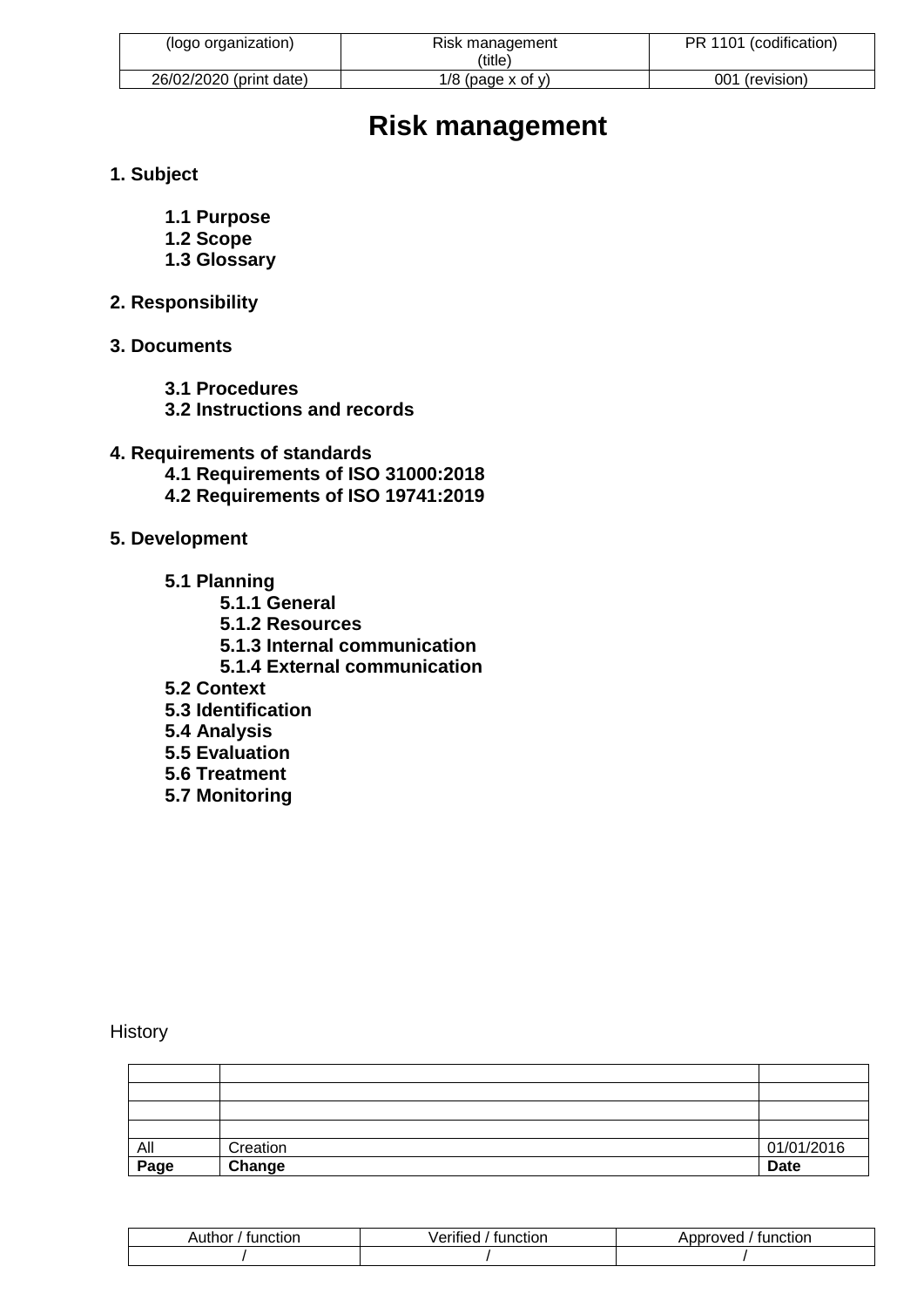| (logo organization)     | Risk management<br>(title) | PR 1101 (codification) |
|-------------------------|----------------------------|------------------------|
| 26/02/2020 (print date) | $2/8$ (page x of y)        | 001 (revision)         |

# **1. Subject**

# **1.1 Purpose**

The purpose of this procedure is to define the rules for the identification, analysis, evaluation and reduction of risk. The goal is to increase the overall performance of the company by focusing on its core business and not on emergencies.

# **1.2 Scope**

We do not forget that zero risk does not exist and that any activity includes risks related to:

- the safety of products
- satisfaction of interested parties
- control of documents
- data analysis (obtaining false measurements by non-calibrated equipment)
- staff competence (inadequate training)
- staff safety
- environmental protection
- the degradation of the company's image

The relevant internal and external issues for the QMS and actions to address risks identified and improvements opportunities found are taken into account.

# **1.3 Glossary**

QMS – quality management system Risk – likelihood of occurrence of a threat or an opportunity FMEA – Failure Mode and Effects Analysis

# **2. Responsibility**

Top management at its highest level is responsible for ensuring the strict application of this procedure in accordance with the company's risk management policy. Any project manager, as risk owner, is responsible for the risk management of their product or process. Each department of the company contributes to the treatment (reduction) of the identified risks.

### **3. Documents**

### **3.1 Procedures**

Control of documents Management review Control of the work environment Design and development **Transfer** Control of changes Purchasing Control of production Servicing activities

| unction<br>Author | $\cdots$<br>Verifiec<br>tunction | Approved<br>tunction |
|-------------------|----------------------------------|----------------------|
|                   |                                  |                      |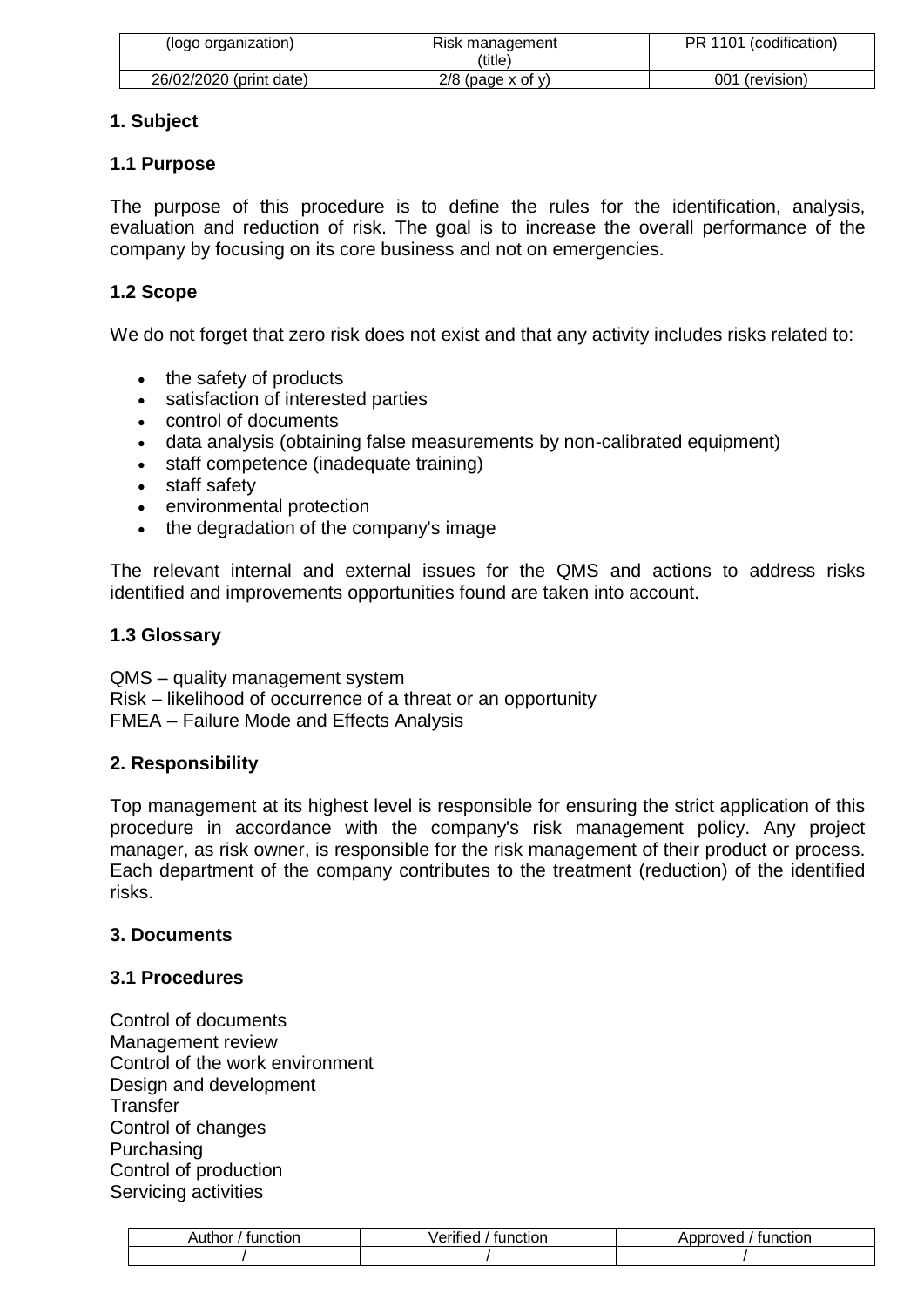| (logo organization)     | Risk management<br>(title) | PR 1101 (codification) |
|-------------------------|----------------------------|------------------------|
| 26/02/2020 (print date) | $3/8$ (page x of y)        | 001<br>(revision)      |

Identification and traceability Feedback Internal Audit Analysis of data

# **3.2 Instructions and records**

List of risks Internal report Action plan List of control measures

### **4. Requirements of standards**

### **4.1 Requirements of ISO 31000:2018**

- § 6.4 Risk assessment
- § 6.5 Risk treatment

**4.2 Requirements of ISO 14971 version 2019.** Note: ISO 14971 "Medical Devices - Application of Risk Management to Medical Devices" is specialized for medical devices, but most requirements are generic and can be used for any management system.

- § 4.1 Risk management process
- § 4.4 Risk management plan
- § 4.5 Risk management file
- § 5.1 Risk analysis process
- 6 Risk evaluation
- § 7.1 Risk control option analysis
- § 7.2 Implementation of risk control measures
- § 7.3 Residual risk evaluation
- § 7.4 Benefit-risk analysis
- § 7.5 Risks arising from risk control measures
- § 7.6 Completeness of risk control
- 8 Evaluation of overall residual risk
- 9 Risk management review
- 10 Production and post-production activities

| Author<br>tunction | $\cdots$<br>/erified<br>tunction | nnn100<br>function<br>ADDIOVEC |
|--------------------|----------------------------------|--------------------------------|
|                    |                                  |                                |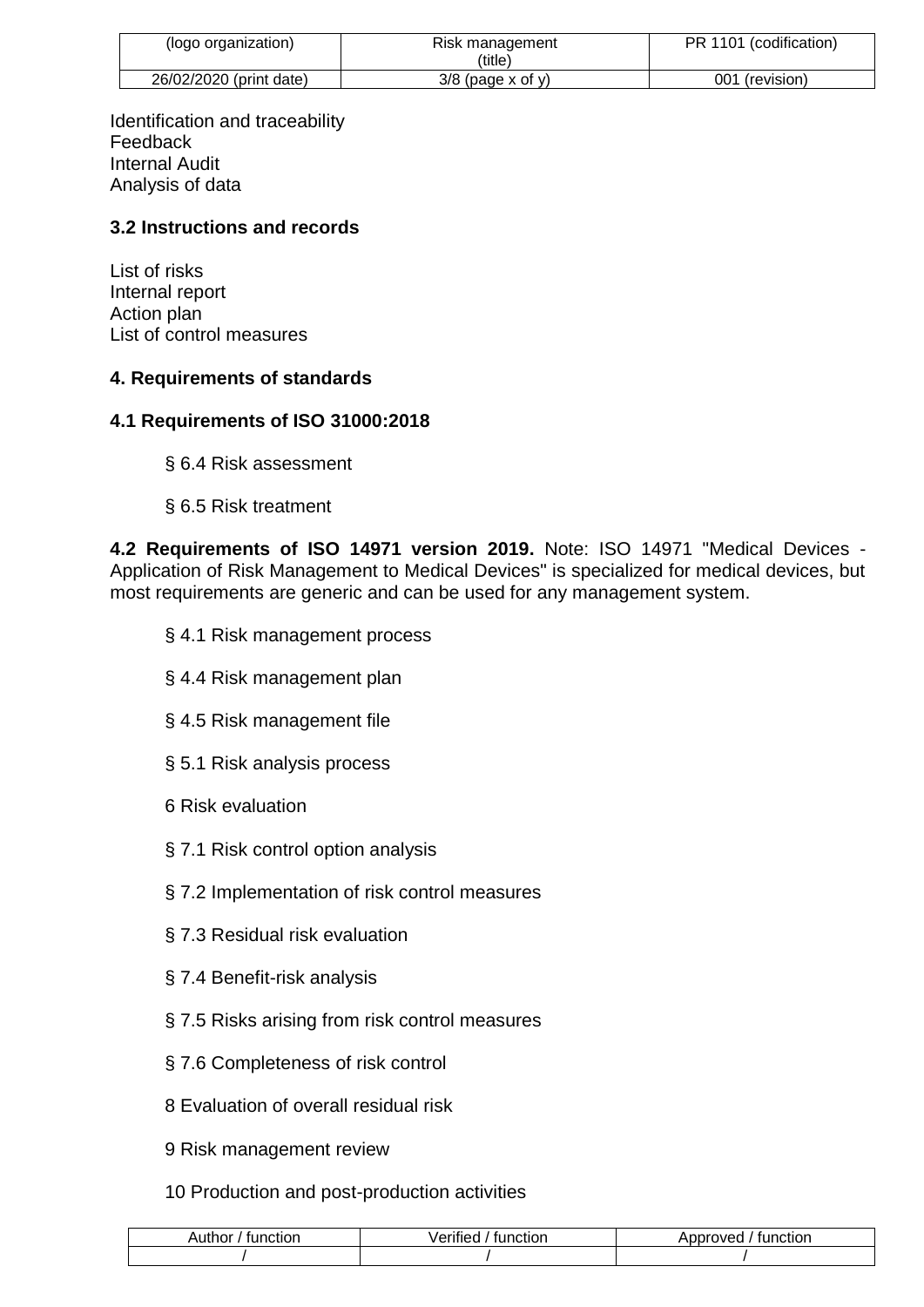| (logo organization)     | Risk management<br>(title) | PR 1101 (codification) |
|-------------------------|----------------------------|------------------------|
| 26/02/2020 (print date) | $4/8$ (page x of y)        | 001 (revision)         |

# **5. Development**

# **5.1 Planning**

# **5.1.1 General**

The involvement of top management is an essential condition for the success of the risk management project.

On the basis of existing information and documents, project planning is started. The risk management process is part of the overall management system of the company and is adapted to our specificities.

The annual objectives of identification, analysis, evaluation and treatment of risks are set. Responsible persons, roles and deadlines are established, recorded and communicated (see "Internal Report", paragraph 5.1.3).

Compliance of our company's processes with legal and regulatory requirements is checked by the quality manager.

# **5.1.2 Resources**

Top management plans and ensures the resources required for each step of the risk management activities.

The training, knowledge, skills and experience of the staff are crucial.

Resources include methods, process, documentation and equipment used.

### **5.1.3 Internal communication**

Internal communication and consultation of information on risk management activities is recorded in internal reports.

Reports help staff understands accountability and risk appropriation.

For each risk identified as unacceptable, a control measure is chosen (see "Action Plan").

### **5.1.4 External communication**

External communication and consultation of information on risk management activities is recorded in external reports with the active participation of interested parties (feedback, consultation, emergency plan).

### **5.2 Context**

To establish the external context, first and foremost, we take into account the satisfaction of the requirements of external interested parties.

To establish the internal context, we take into account the strategy and culture of our company, the policy, the risk management objectives, the skills and perceptions of the staff.

| Author<br>$1.1$ to $\sim$ .<br>nction | $\cdots$<br>.<br>function<br>еппес | function<br>onroved<br><b>ADDI</b> |
|---------------------------------------|------------------------------------|------------------------------------|
|                                       |                                    |                                    |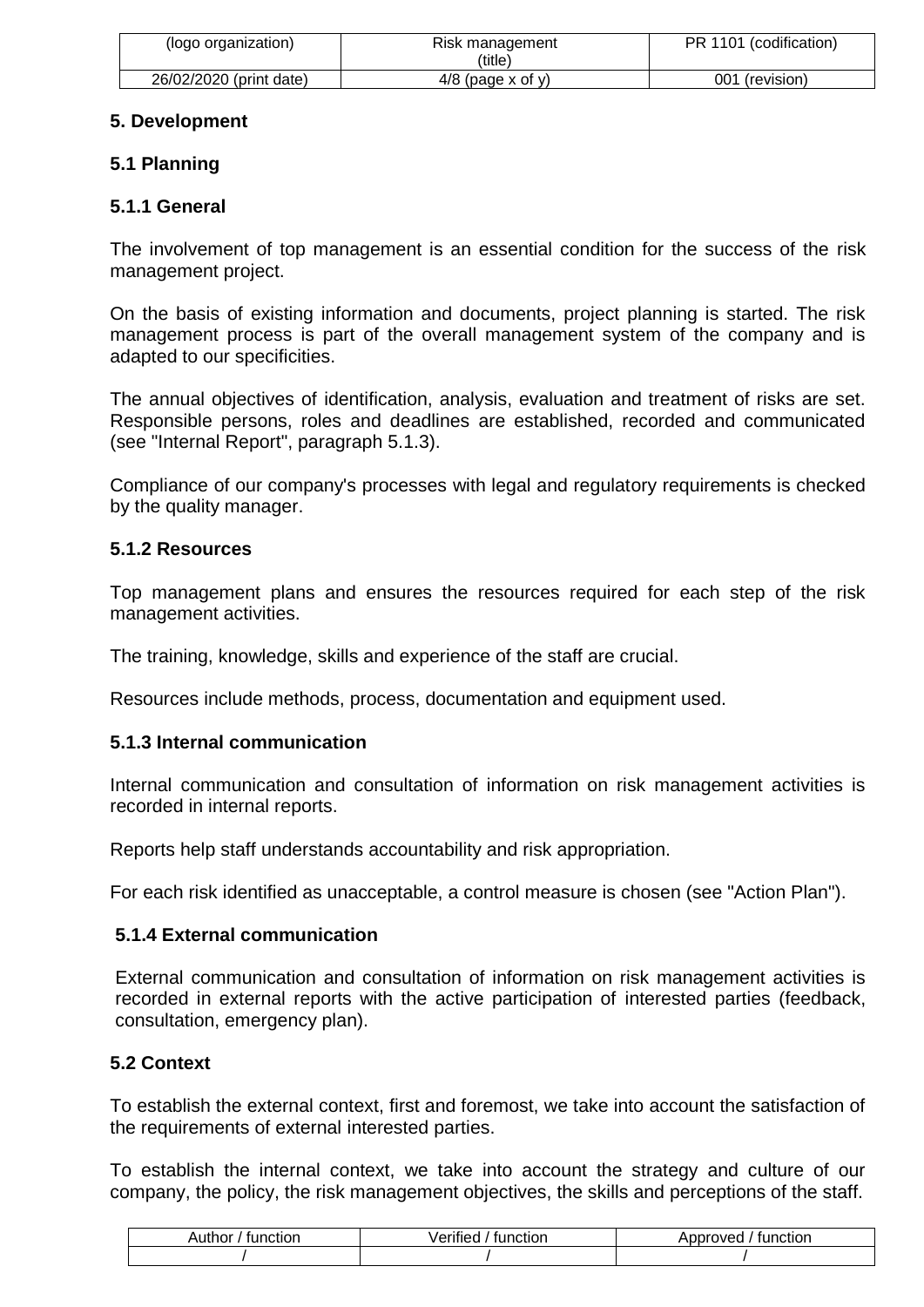| (logo organization)     | Risk management<br>(title) | PR 1101 (codification) |
|-------------------------|----------------------------|------------------------|
| 26/02/2020 (print date) | $5/8$ (page x of y)        | 001 (revision)         |

The necessary resources are established and ensured (see paragraph 5.1.2).

The activities of the "manage risks" process are determined (see paragraphs 5.3 to 5.7).

The risk criteria are determined:

- types of causes
- types of consequences
- measurement method
- likelihood (probability) of occurrence of effects
- acceptable level of risk
- combination of several risks

#### **5.3 Identification**

The list of all identified risks (potential and actual) is recorded and updated at least twice a year (see "List of risks").

The active participation of all is essential because it is the field persons who know best the real and potentially dangerous situations.

This list is the result of the work of the multidisciplinary team having reviewed the sources, causes, impacts, effects and consequences of the risks that may appear in our company.

#### **5.4 Analysis**

Determining the causes and consequences of the risks allows us to gather the necessary data to evaluate the risks (see paragraph 5.5) and to make the risk treatment decisions (see paragraph 5.6).

A risk analysis method used is FMEA - failure mode, effects and analysis. This analysis allows us to identify and evaluate potential failures and to eliminate or reduce the risks associated with appropriate actions. FMEA is used by the design department to analyze risks at different stages of design.

We use the following table to determine the likelihood of occurrence of a risk:

|                | Likelihood of occurrence (O) |                    |  |
|----------------|------------------------------|--------------------|--|
|                | Detection                    | Frequency          |  |
|                | Unlikely                     | Never occurred     |  |
| $\overline{2}$ | Very weak                    | Once a year        |  |
| 3              | Low                          | A few times a year |  |
| $\overline{4}$ | Likely                       | Once a month       |  |
| 5              | Strong                       | Once a week        |  |

We use the following table to determine the severity of impacts of a risk:

| Severity of impacts (I) |         |            |
|-------------------------|---------|------------|
|                         | Degree  | Impact     |
|                         | Minimal | Negligible |

| runctior<br>Author | $\cdots$<br>,,,,,,,<br>ction<br>. <u>.</u> | onroved<br>tunction<br>м |
|--------------------|--------------------------------------------|--------------------------|
|                    |                                            |                          |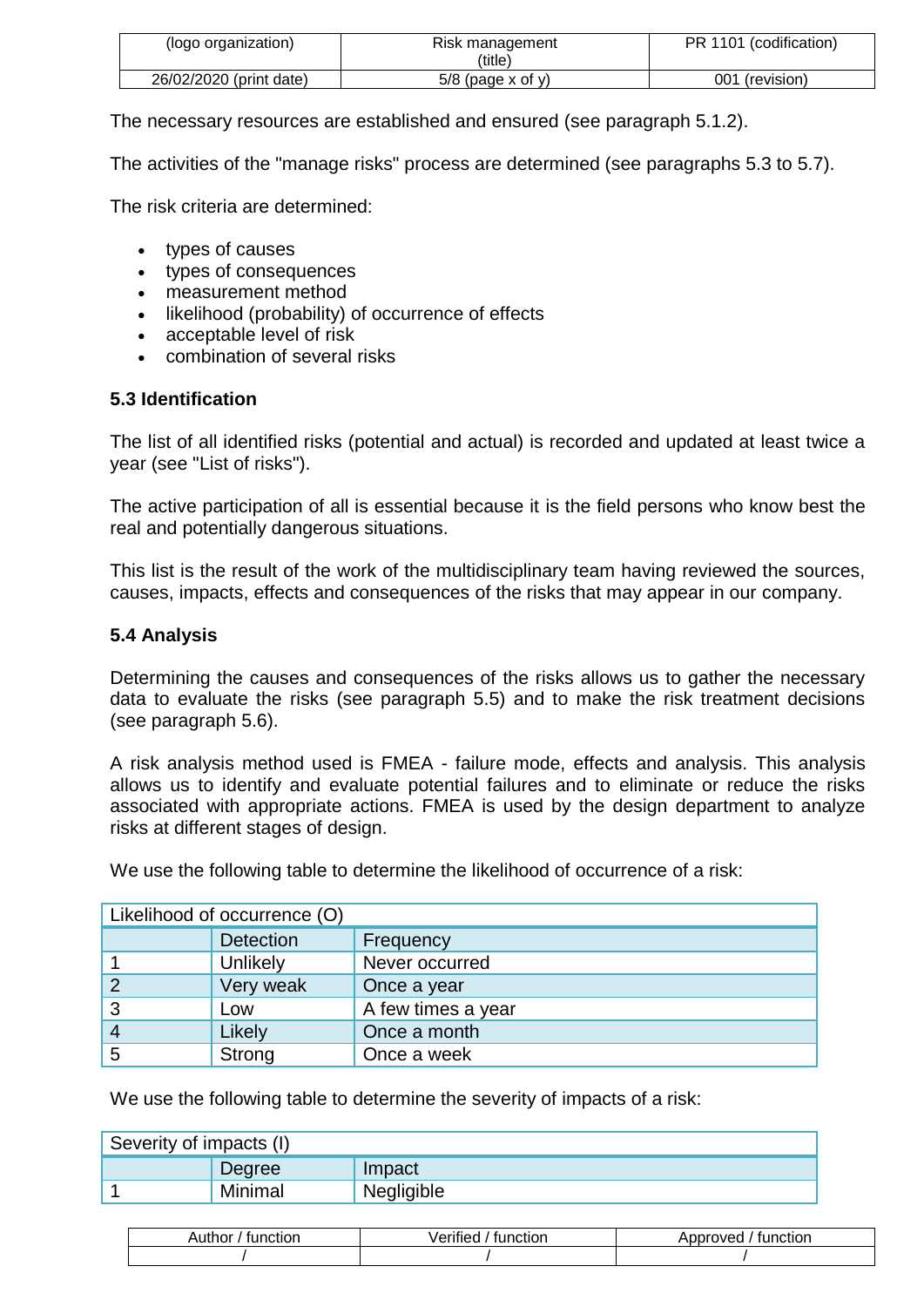| (logo organization)     | Risk management<br>(title) | PR 1101 (codification) |
|-------------------------|----------------------------|------------------------|
| 26/02/2020 (print date) | $6/8$ (page x of y)        | 001 (revision)         |

|            | Minor         | Low      |
|------------|---------------|----------|
| ≏<br>J     | Moderate      | Moderate |
| $\sqrt{ }$ | Major         | High     |
| 5          | <b>Strict</b> | Critical |

Each risk is quantified as to its likelihood of occurrence (O) and the severity of impacts (I) it can exert. The level of risk (L) is the result of the multiplication of the occurrence by the impact:

 $L = O x l$ 

In some cases we can add factors such as exposure time (increased risk) and difficulty of risk detection.

# **5.5 Evaluation**

We classify the risks according to their level in three categories (see figure risk level):

- acceptable  $(1 \div 4)$  green
- unacceptable  $(5 \div 9)$  yellow
- $\bullet$  intolerable (10  $\div$  25) red



Figure Risk level

This allows us to make decisions about prioritizing and implementing control measures to address risks (see paragraph 5.6).

The financial consequences play an important role in the risk evaluation and the decision to implement the actions.

| Author<br>runctior | $\cdots$<br>/erifiec<br>tunction | tunction<br>.<br>over<br>ונזנז |
|--------------------|----------------------------------|--------------------------------|
|                    |                                  |                                |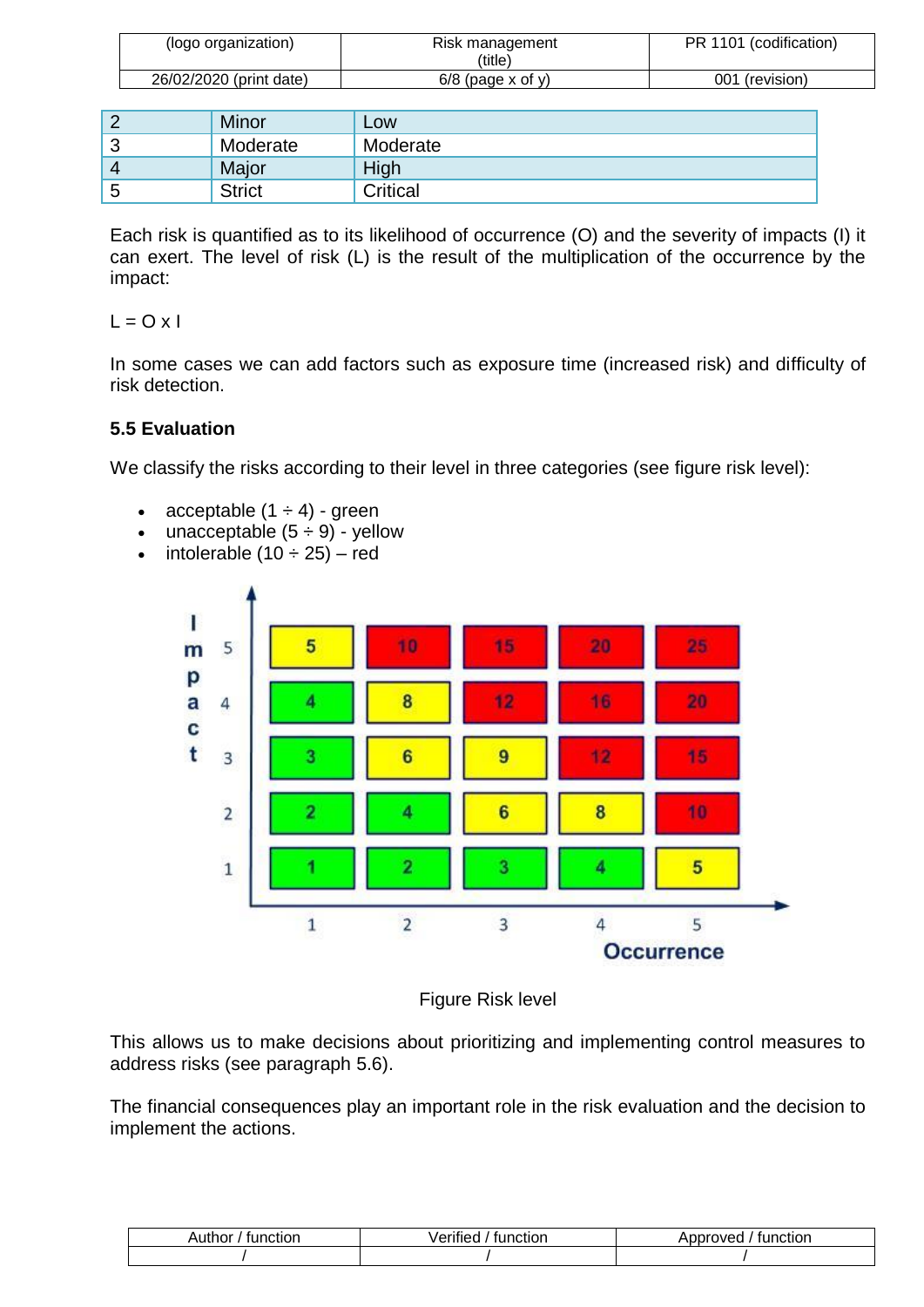| (logo organization)     | Risk management<br>′title) | PR 1101 (codification) |
|-------------------------|----------------------------|------------------------|
| 26/02/2020 (print date) | $7/8$ (page x of y)        | 001 (revision)         |

The risk evaluation allows us to determine when a risk is acceptable and can be tolerated by the risk owner (level 1 to 4). Depending on the importance of the risk, the existing means of control remain unchanged.

For an unacceptable level of risk (level 5 to 9) we seek balanced control opportunities with reasonable and realistic costs (benefit-risk ratio).

When the level of risk is intolerable (level above 10) risk treatment is unavoidable, regardless of its cost.

Control measures to address unacceptable and intolerable risks comply with the legal, regulatory and other requirements to which our company has subscribed.

The risk assessment is based on:

- data review
- the benefit-risk ratio
- the participation of interested parties
- taking into account the worst case (extreme limits)

#### **5.6 Treatment**

When the potential or actual risks are unacceptable or intolerable they are reduced, avoided or transferred.

The priority of the actions is carried out on the risks with the highest level.

When the source of the risk is identified our efforts are directed towards the elimination of the source.

Risk treatment is evaluated by verifying that residual risks are tolerable and reviewing the effectiveness of control measures. Record of the "List of control measures" is retained.

A comparison is made on the financial impact of setting up and not implementing each control measure. After this cost analysis the control measures are selected and responsibilities are assigned.

The risk treatment actions are regular and are described in the treatment plans. Each plan is registered, dated, verified and validated by the person designated by top management (see job descriptions).

A combination of several risk treatment options is often used.

Communicating and consulting with interested parties when choosing options for treating a risk is a guarantee that a new risk will not be created as a result of the treatment of the old risk.

### **5.7 Monitoring**

The purpose is to verify the relevance of the analysis, the effectiveness of the control means put in place and the level of residual risks.

| Author<br>tunction | $\cdots$<br>Verified<br>tunction | Approved<br>tunction<br>ADDI |
|--------------------|----------------------------------|------------------------------|
|                    |                                  |                              |